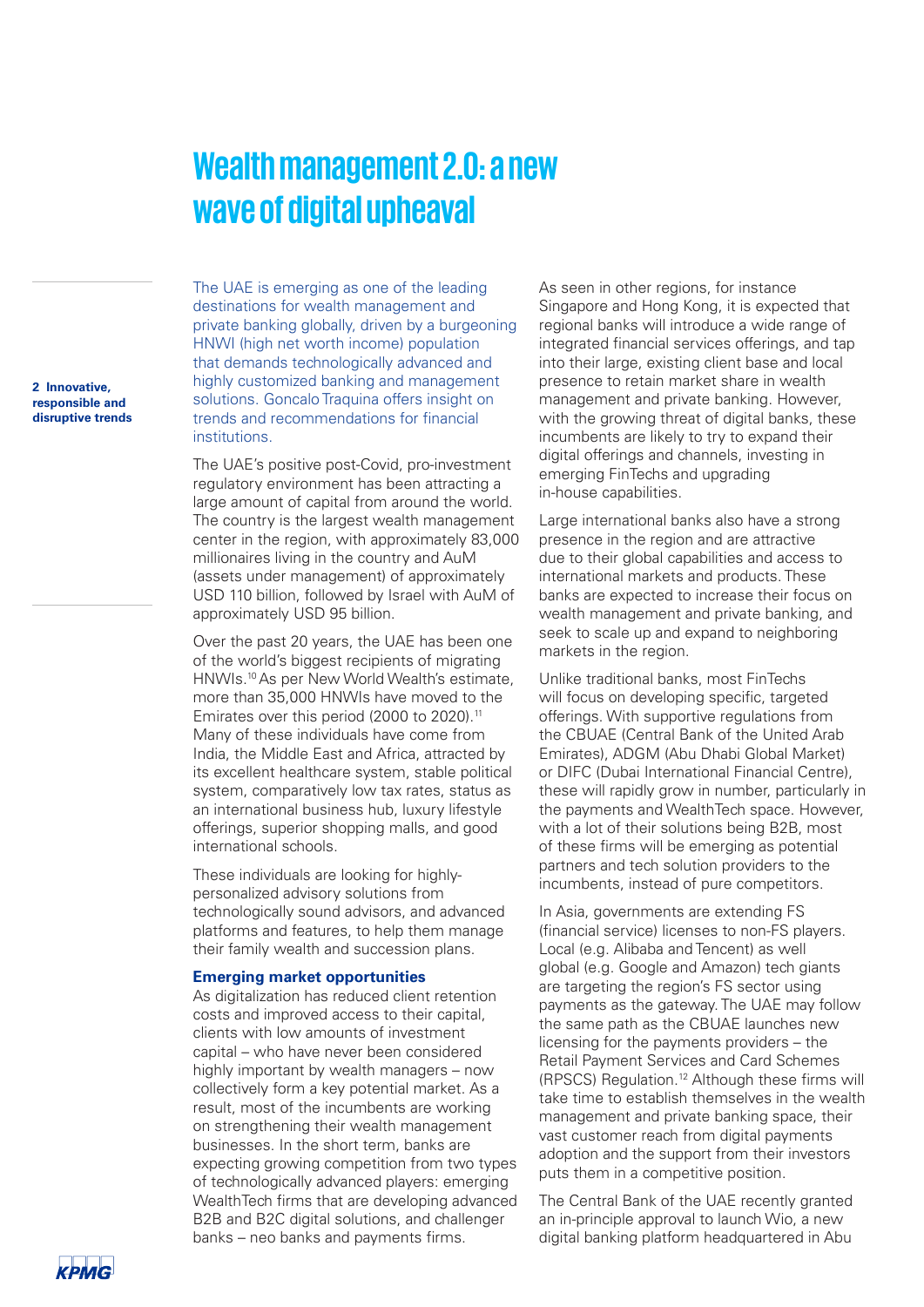Dhabi. Wio will offer customers in the UAE a fully digital banking choice. A beta version will launch soon, catering to small and mediumsized businesses. The digital banking platform's primary shareholders ADQ and Alpha Dhabi own a combined stake of 65 per cent. Additionally, Etisalat holds 25 per cent, and First Abu Dhabi Bank (FAB), holds ten per cent.13

## **Major regional trends**

— Advanced client-facing features from WealthTech firms: WealthTech players are pushing the boundaries in wealth management across most markets with their advanced client-facing capabilities, such as intuitive and comprehensive dashboards and intelligent portfolio recommendations available to investors and financial institutions. Another key aspect has been their development and strong application of internal

solutions, such as data analytics and robo-advisor platforms. Partnering with some of the leading and emerging WealthTech platforms in each market can be highly beneficial for banks, as such features will help their advisors increase conversion rates, client engagement and the overall AuM.

- Increased focus on leveraging big data analytics: The wealth management and private banking segments, like the retail banking sector, are witnessing a rise in investments in big data analytics. Banks may gain insight about client diversity, events that drive revenue and loyalty, client behavior, financial attitude and investment motivation. They can use payments and spending data to predict investment patterns, and mine data for new prospective clients.
- Strengthen digital tools, capabilities of relationship managers: As digitalization has given clients access to a large amount of data, it has become important for banks to empower their relationship managers with advanced tools and capabilities to offer quick, tailored, and intelligent advice. Banks can look to develop or acquire several features offered by FinTechs to support financial advisors. These include easy to use dashboards, processing live and historical data to generate talking points for client meetings, storytelling tools for better and effective video interactions, better data visualization tools, voice-to-text technologies to speed up postdiscussion call notes, and AI, machine learning and analytics to help boost recommendations.